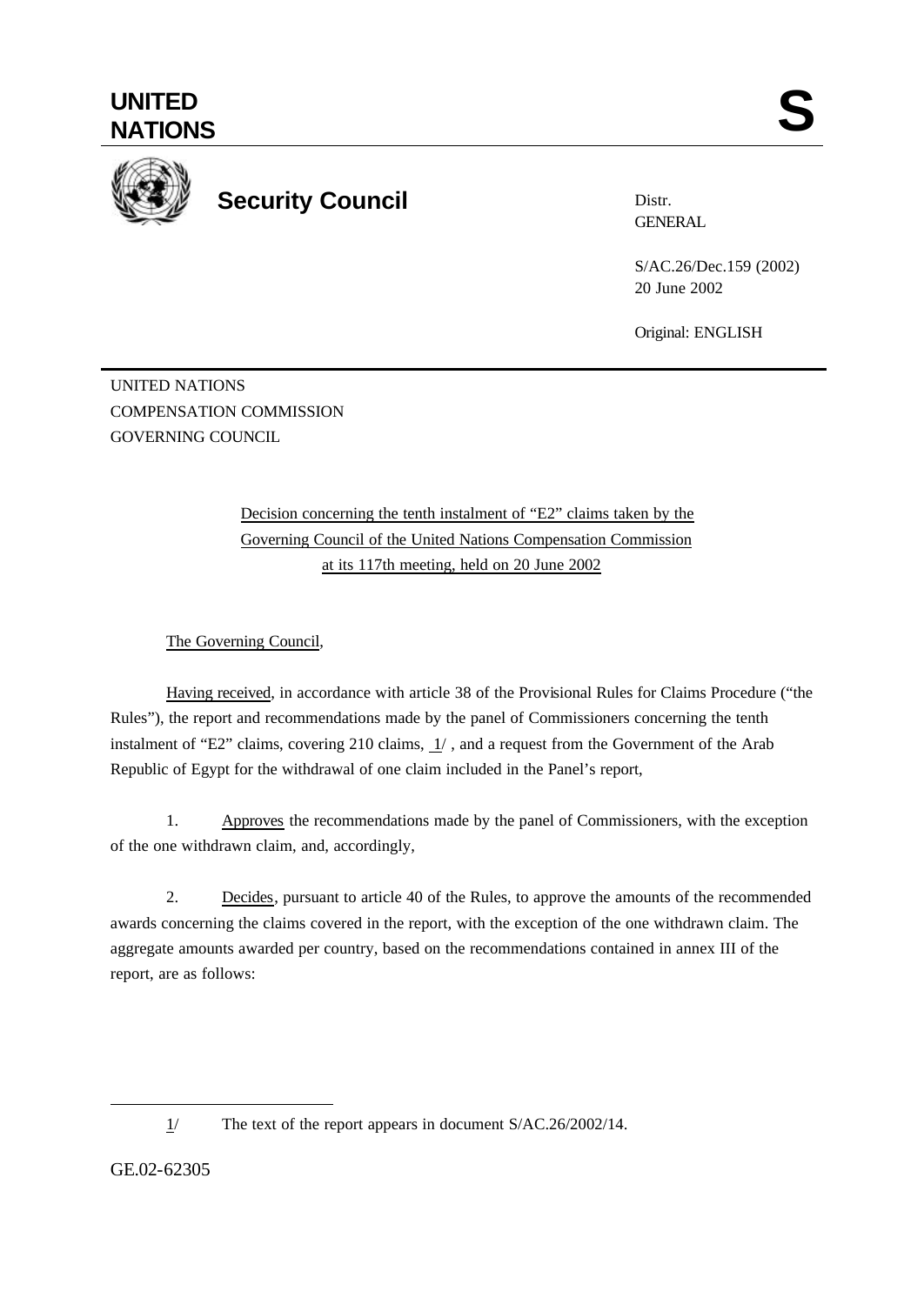## Page 2

| Country                     | Number of<br>claims<br>recommended<br>for payment | Number of claims<br>not recommended<br>for payment | Amount of<br>compensation<br>claimed (USD) | Amount of<br>compensation<br>recommended<br>(USD) |
|-----------------------------|---------------------------------------------------|----------------------------------------------------|--------------------------------------------|---------------------------------------------------|
| Australia                   | $\mathbf{1}$                                      | $\overline{a}$                                     | 1,645,536                                  | 18,743                                            |
| Austria                     | $\mathbf{1}$                                      | $\overline{2}$                                     | 997,446                                    | 8,332                                             |
| Bahrain                     | $\,1$                                             | $\overline{a}$                                     | 676,084                                    | 42,168                                            |
| Belgium                     | $\mathbf{1}$                                      | $\mathbf{1}$                                       | 2,659,669                                  | 54,608                                            |
| China                       | $\mathfrak{Z}$                                    | $10\,$                                             | 51,914,330                                 | 108,904                                           |
| Cyprus                      | $\overline{a}$                                    | $\overline{4}$                                     | 19,130,697                                 | nil                                               |
| Czech Republic              | $\overline{\phantom{0}}$                          | $\sqrt{2}$                                         | 2,679,268                                  | nil                                               |
| Egypt                       | 13                                                | 56                                                 | 151,834,424                                | 2,025,555                                         |
| France                      | $\mathbf{2}$                                      | $\mathbf{1}$                                       | 4,004,081                                  | 59,782                                            |
| Germany                     | 5                                                 | $\overline{4}$                                     | 3,139,882                                  | 703,212                                           |
| Greece                      | $\,1$                                             | $\mathbf{1}$                                       | 287,725                                    | 27,695                                            |
| India                       | $\,1$                                             | 9                                                  | 745,007                                    | 10,708                                            |
| Italy                       | $\,1$                                             | $\overline{c}$                                     | 411,986                                    | 41,321                                            |
| Japan                       | $\overline{a}$                                    | $\sqrt{2}$                                         | 1,566,189                                  | nil                                               |
| Netherlands                 | 5                                                 | $\sqrt{5}$                                         | 1,249,943                                  | 205,265                                           |
| Pakistan                    |                                                   | $\sqrt{2}$                                         | 357,057,211                                | nil                                               |
| Saudi Arabia                | $\overline{a}$                                    | $\sqrt{2}$                                         | 887,651                                    | nil                                               |
| Singapore                   | $\overline{c}$                                    | $\overline{2}$                                     | 104,822                                    | 44,513                                            |
| Spain                       | $\mathbf{1}$                                      | 1                                                  | 481,207                                    | 47,963                                            |
| Switzerland                 | $\mathbf{2}$                                      | $\overline{a}$                                     | 713,449                                    | 296,471                                           |
| Tunisia                     |                                                   | $\sqrt{2}$                                         | 1,154,269                                  | nil                                               |
| Turkey                      | 6                                                 | $\sqrt{4}$                                         | 2,860,876                                  | 901,224                                           |
| <b>United Arab Emirates</b> |                                                   | $\mathbf{1}$                                       | 159,186                                    | nil                                               |
| United Kingdom              | 25                                                | 16                                                 | 29,146,267                                 | 4,674,137                                         |
| <b>United States</b>        | $\overline{a}$                                    | $\mathbf{1}$                                       | 4,576,951                                  | nil                                               |
| Total                       | 71                                                | 130                                                | 640,084,156                                | 9,270,601                                         |

3. Notes that, as referred to in paragraph 2 of the report, five claims were withdrawn by the claimants in the course of the Panel's review of this instalment, and that no recommendation has been made for three claims that were transferred to a different panel of Commissioners,